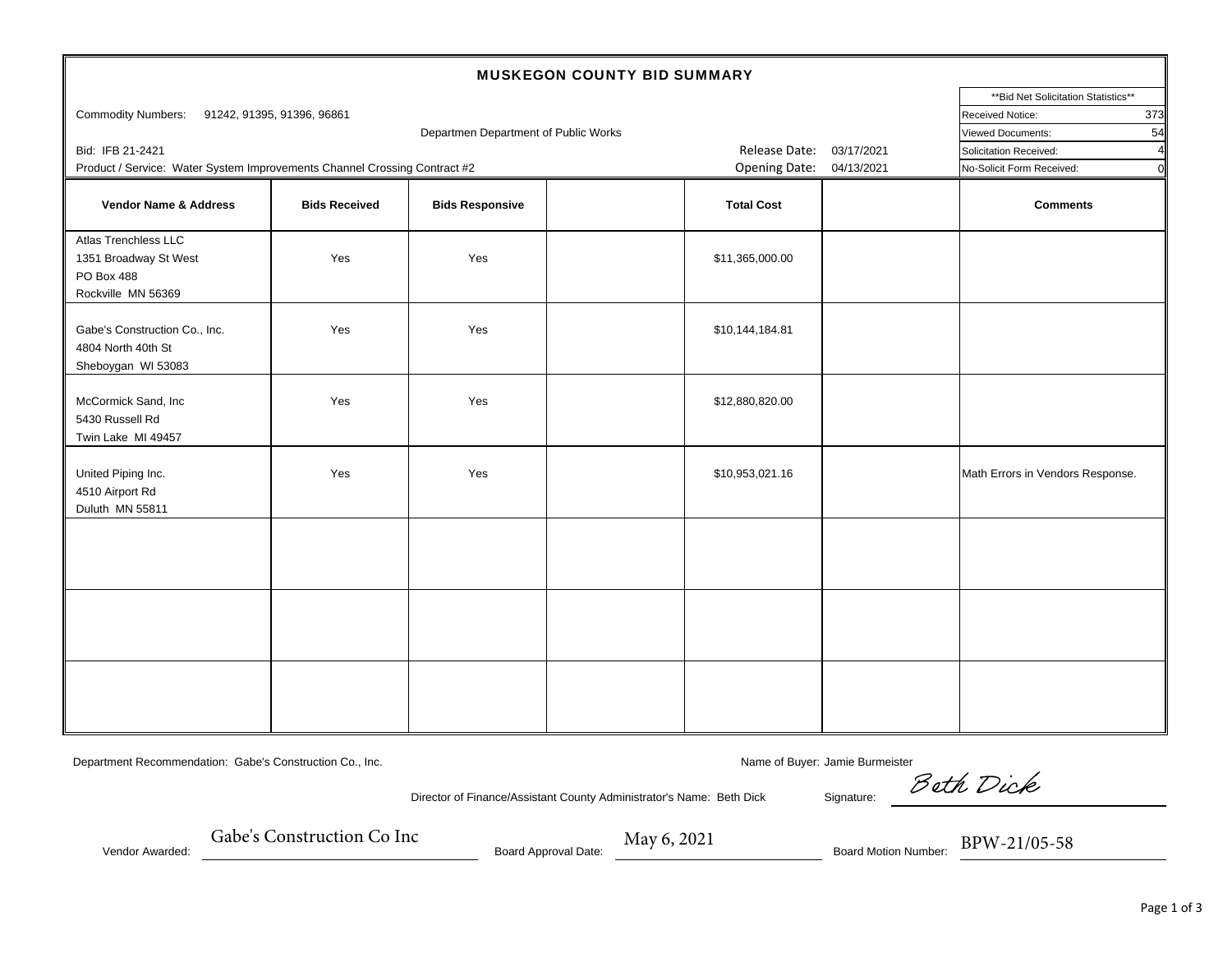| <b>MUSKEGON COUNTY BID SUMMARY</b>                                        |          |              |                             |                               |                                    |                            |                           |                                |                                      |  |
|---------------------------------------------------------------------------|----------|--------------|-----------------------------|-------------------------------|------------------------------------|----------------------------|---------------------------|--------------------------------|--------------------------------------|--|
|                                                                           |          |              |                             |                               |                                    |                            |                           |                                | ** Bid Net Solicitation Statistics** |  |
| <b>Commodity Numbers:</b><br>91242, 91395, 91396, 96861                   |          |              |                             |                               |                                    |                            |                           |                                | 373<br>Received Notice:              |  |
| Department:                                                               |          |              |                             |                               |                                    |                            |                           | 54<br><b>Viewed Documents:</b> |                                      |  |
| Bid: IFB 21-2421                                                          |          |              |                             |                               | Release Date:<br>03/17/2021        |                            | Solicitation Received:    |                                |                                      |  |
| Product / Service: Water System Improvements Channel Crossing Contract #2 |          |              |                             |                               | <b>Opening Date:</b><br>04/13/2021 |                            | No-Solicit Form Received: |                                |                                      |  |
|                                                                           |          |              | <b>Atlas Trenchless LLC</b> | Gabe's Construction Co., Inc. |                                    | <b>McCormick Sand, Inc</b> |                           | United Piping Inc.             |                                      |  |
| <b>Description</b>                                                        | Quantity | Unit         | <b>Total</b>                | Unit                          | <b>Total</b>                       | Unit                       | <b>Total</b>              | Unit                           | <b>Total</b>                         |  |
|                                                                           |          | Price        | Amount                      | Price                         | Amount                             | Price                      | Amount                    | Price                          | Amount                               |  |
| Mobilization, Max                                                         | 1.00     | 1,000,000.00 | 1,000,000.00                | 750,000.00                    | 750,000.00                         | 1,275,000.00               | 1,275,000.00              | 958,425.00                     | 958,425.00                           |  |
| <b>Clearing</b>                                                           | 0.14     | 16,500.00    | 2,310.00                    | 16,907.00                     | 2,366.98                           | 15,000.00                  | 2,100.00                  | 28,571.00                      | 3,999.94                             |  |
| Tree, Rem, 6 inch to 18 inch                                              | 4.00     | 550.00       | 2,200.00                    | 564.00                        | 2,256.00                           | 500.00                     | 2,000.00                  | 600.00                         | 2,400.00                             |  |
| Tree, Rem, 19 inch to 36 inch                                             | 3.00     | 1,300.00     | 3,900.00                    | 1,353.00                      | 4,059.00                           | 1,200.00                   | 3,600.00                  | 900.00                         | 2,700.00                             |  |
| Pavt, Rem, Modified                                                       | 8835.00  | 5.50         | 48,592.50                   | 5.64                          | 49,829.40                          | 5.00                       | 44,175.00                 | 6.02                           | 53,186.70                            |  |
| Machine Grading, Modified                                                 | 13.40    | 11.00        | 147.40                      | 11.27                         | 151.02                             | 10.00                      | 134.00                    | 283.51                         | 3,799.03                             |  |
| Erosion Control, Inlet Protection, Fal                                    | 2.00     | 110.00       | 220.00                      | 112.70                        | 225.40                             | 100.00                     | 200.00                    | 110.00                         | 220.00                               |  |
| Erosion Control, Silt Fence                                               | 3550.00  | 1.10         | 3,905.00                    | 1.13                          | 4,011.50                           | 1.00                       | 3,550.00                  | 3.38                           | 11,999.00                            |  |
| Temporary Construction Driveway, C                                        | 1.00     | 2,794.50     | 2,794.50                    | 2,820.00                      | 2,820.00                           | 2,500.00                   | 2,500.00                  | 2,500.00                       | 2,500.00                             |  |
| Aggregate Base, 8 inch                                                    | 8835.00  | 14.00        | 123,690.00                  | 13.55                         | 119,714.25                         | 12.00                      | 106,020.00                | 14.18                          | 125,280.30                           |  |
| HMA, 3C                                                                   | 850.00   | 90.00        | 76,500.00                   | 92.45                         | 78,582.50                          | 82.00                      | 69,700.00                 | 100.00                         | 85,000.00                            |  |
| HMA, 4C                                                                   | 850.00   | 98.00        | 83,300.00                   | 100.00                        | 85,000.00                          | 88.50                      | 75,225.00                 | 100.00                         | 85,000.00                            |  |
| HMA, 4E3                                                                  | 305.00   | 110.00       | 33,550.00                   | 112.00                        | 34,160.00                          | 99.00                      | 30,195.00                 | 100.00                         | 30,500.00                            |  |
| Pavt Mrkg, SprayableThermopl, 4 ind                                       | 220.00   | 1.05         | 231.00                      | 1.13                          | 248.60                             | 1.00                       | 220.00                    | 1.00                           | 220.00                               |  |
| Pavt Mrkg, SprayableThermopl, 4 ind                                       | 300.00   | 1.05         | 315.00                      | 1.13                          | 339.00                             | 1.00                       | 300.00                    | 1.00                           | 300.00                               |  |
| Pavt Mrkg, SprayableThermopl, 6 ind                                       | 545.00   | 1.05         | 572.25                      | 1.13                          | 615.85                             | 1.00                       | 545.00                    | 1.00                           | 545.00                               |  |
| Pavt Mrkg, Waterborne, for Rest Are                                       | 230.00   | 1.05         | 241.50                      | 1.13                          | 259.90                             | 1.00                       | 230.00                    | 1.00                           | 230.00                               |  |
| Pavt Mrkg, Waterborne, for Rest Are                                       | 4157.00  | 1.05         | 4,364.85                    | 1.13                          | 4,697.41                           | 1.00                       | 4,157.00                  | 1.00                           | 4,157.00                             |  |
| Water Main, DI, 6 inch                                                    | 52.00    | 120.00       | 6,240.00                    | 118.00                        | 6,136.00                           | 110.00                     | 5,720.00                  | 67.31                          | 3,500.12                             |  |
| Water Main, DI, 8 inch                                                    | 24.00    | 130.00       | 3,120.00                    | 135.00                        | 3,240.00                           | 120.00                     | 2,880.00                  | 80.00                          | 1,920.00                             |  |
| Water Main, DI, 30 inch                                                   | 1019.00  | 330.00       | 336,270.00                  | 282.00                        | 287,358.00                         | 225.00                     | 229,275.00                | 221.53                         | 225,739.07                           |  |
| Water Main, HDPE, Dr 9, 30 inch (DII                                      | 8260.00  | 987.00       | 8,152,620.00                | 892.00                        | 7,367,920.00                       | 1,183.00                   | 9,771,580.00              | 1,050.00                       | 8,673,000.00                         |  |
| Bend, HDPE, 11.25 Degree, 30 inch                                         | 4.00     | 2,700.00     | 10,800.00                   | 6,763.00                      | 27,052.00                          | 6,000.00                   | 24,000.00                 | 1,500.00                       | 6,000.00                             |  |
| Bend, DI 45 Degree, 30 inch                                               | 3.00     | 6,600.00     | 19,800.00                   | 6,763.00                      | 20,289.00                          | 6,000.00                   | 18,000.00                 | 500.00                         | 1,500.00                             |  |
| Butterfly Valve and Box, 8 inch                                           | 2.00     | 22,000.00    | 44,000.00                   | 22,545.00                     | 45,090.00                          | 17,500.00                  | 35,000.00                 | 25,500.00                      | 51,000.00                            |  |
| Gate Valve and Box, 30 inch                                               | 1.00     | 2,200.00     | 2,200.00                    | 2,255.00                      | 2,255.00                           | 2,000.00                   | 2,000.00                  | 2,000.00                       | 2,000.00                             |  |
| HDPE Restraining Block, Conc                                              | 8.00     | 13,750.00    | 110,000.00                  | 14,090.00                     | 112,720.00                         | 12,500.00                  | 100,000.00                | 2,250.00                       | 18,000.00                            |  |
| HDPE to ductile Iron Adapter, 30 inc                                      | 4.00     | 16,500.00    | 66,000.00                   | 16,905.00                     | 67,620.00                          | 10,000.00                  | 40,000.00                 | 6,250.00                       | 25,000.00                            |  |